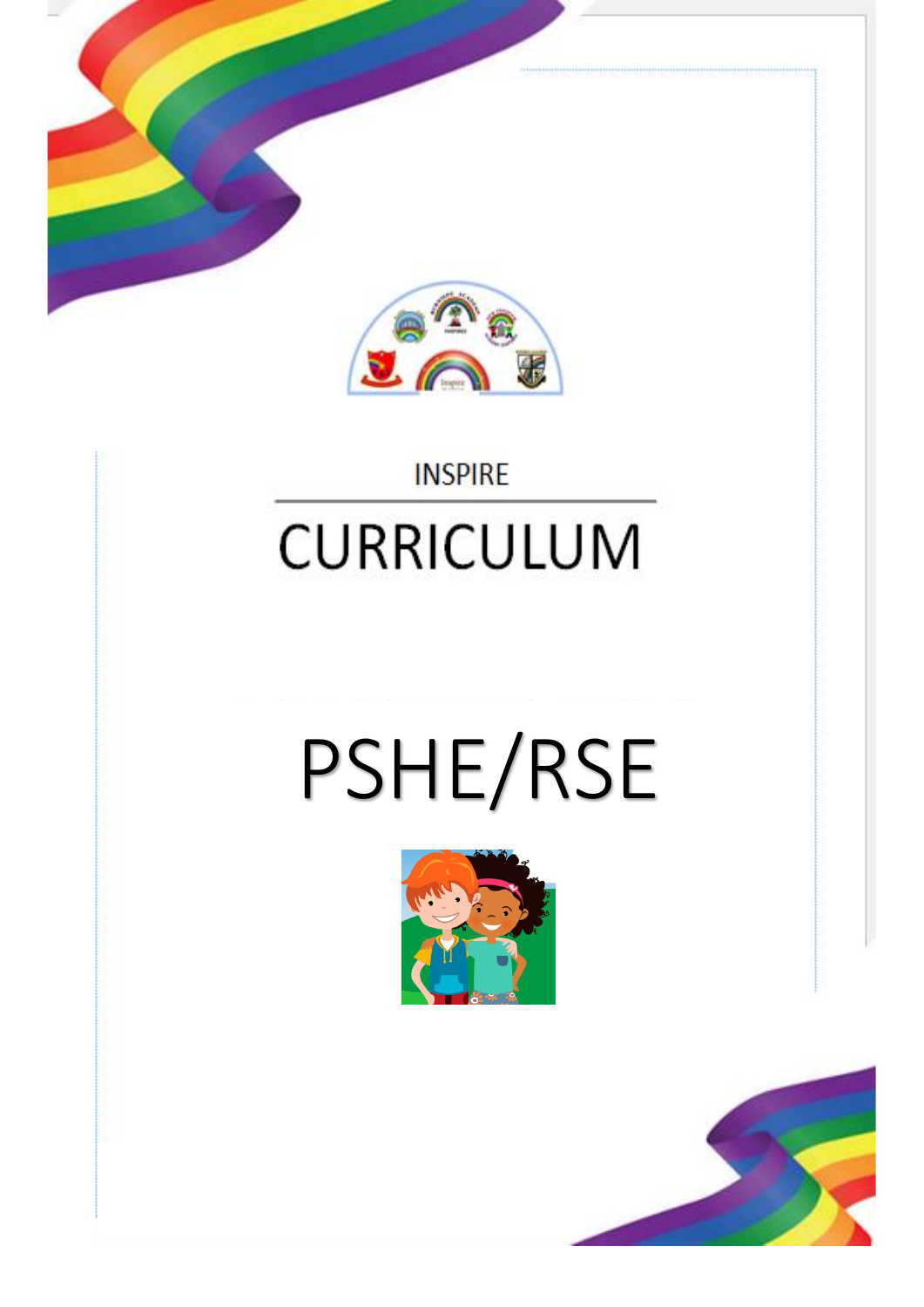## PSHE/RSE

#### Intent

We believe that a strong PSHE education is important to help our children gain the knowledge, skills and attitudes they need to develop into well-rounded members of society, who can make a positive contribution to their community.

Personal, social, health and economic (PSHE) education is an embedded part of our broad and balanced curriculum and takes into account children's spiritual, moral, social and cultural (SMSC) development and British Values are promoted throughout our PSHE scheme of work. We believe that children must be provided with a PSHE education that prepares them for the opportunities, responsibilities and experiences of adult life.

Under the new guidance issued by the DfE, as of September 2020, Relationships Education at primary school will be compulsory. We believe that, to be effective, this should be taught within a broader PSHE programmes of study. Relationships education focusses on giving children the knowledge they need to make informed decisions about their wellbeing, health and relationships, and to build their self-efficacy. Health education focusses on equipping children with the knowledge they need to make good decisions about their own health and wellbeing.

The intent of our PSHE curriculum, is to deliver lessons which are accessible to all, and help our children get the most out of the outcomes so that they know more, remember more and understand more. It is strongly tied to our relationships, relationships and sex (RSE), health education and wellbeing programme and promotes the essential foundations needed to enable children to achieve their best, academically and socially and tackle many of the moral, social and cultural issues that are part of growing up in an ever changing world.

The children will be given the vocabulary and support they need to enable them to articulate their feelings. The intention is to promote mental wellbeing and empathy across the whole school and into the community. The children in our school come from a range of family backgrounds and life experiences. We believe it is important to consider children's starting points, differing levels of knowledge and understanding and build upon these through PSHE. We want our children to learn about rights and responsibilities and appreciate what it means to be a member of a diverse society, in terms of race, religion and relationships. We want our children to develop their sense of self-worth by playing a positive role in contributing to school life and the wider community by learning tolerance, treating each other equally, fairly, with kindness and with mutual respect, preparing them for their future lives. PSHE also encompasses health and wellbeing. We will give the children the knowledge to be able to make informed choices with regards to keeping healthy e.g. food and exercise. Our intent is also for our children to stay safe, learn to manage risks and make decisions. In an ever increasing technological world, we also want our children to use online resources safely and know how to get help when they feel unsafe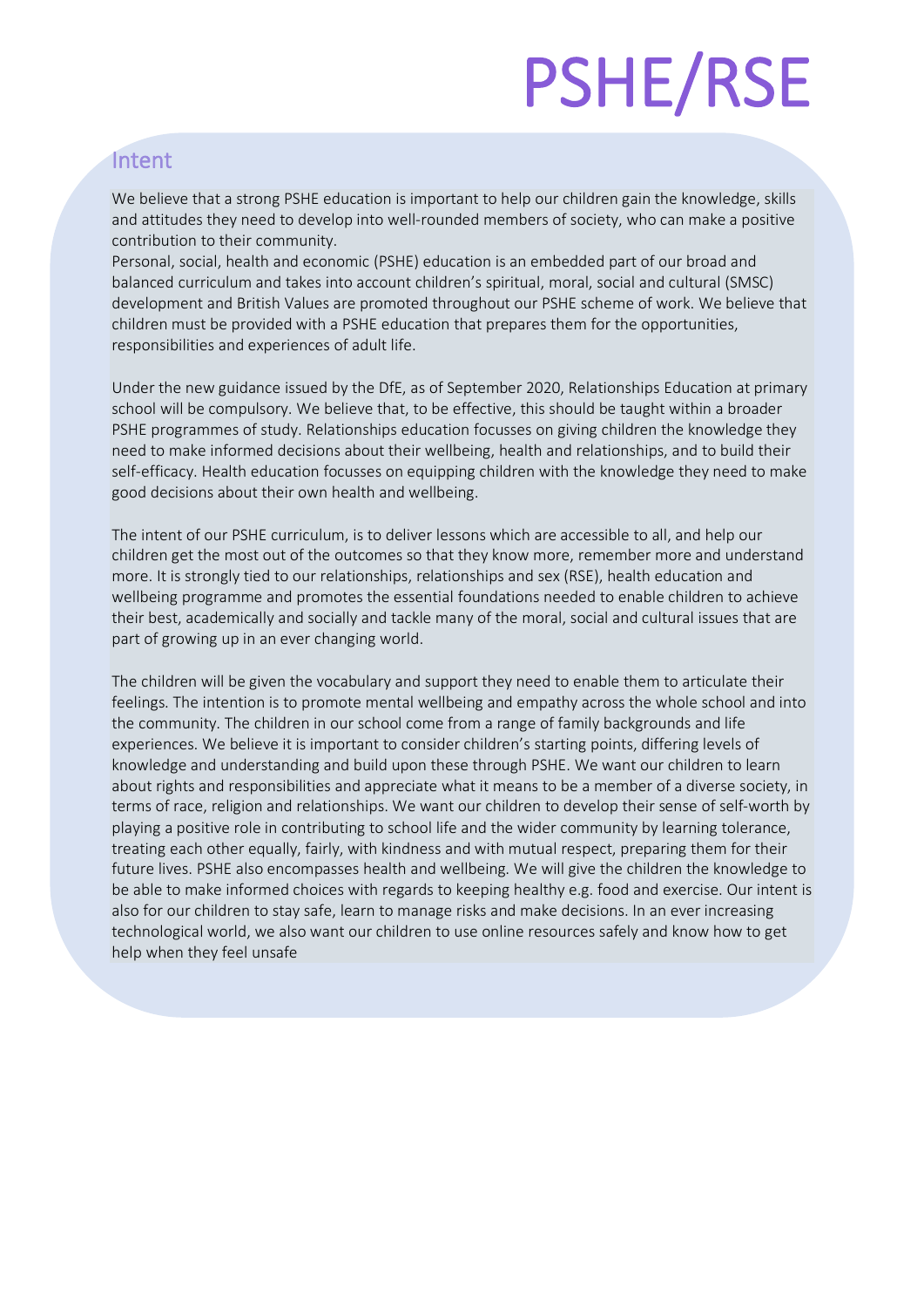#### Breadth of Study

The following is the breadth of study that our pupils will cover from Year One through to Year Six. All statutory requirements taken from the National Curriculum are included, and some of the content has been supported by Growing up with Yasmine and Tom, Kidsafe and Operation Encompass.

| Key Stage 1                                                                                                                                                                                                    | Key Stage 2                                                                                                                                                                                                                                                           |
|----------------------------------------------------------------------------------------------------------------------------------------------------------------------------------------------------------------|-----------------------------------------------------------------------------------------------------------------------------------------------------------------------------------------------------------------------------------------------------------------------|
| Relationships<br>$\bullet$<br>Living in the Wider World<br>Health and Well Being<br>$\bullet$<br>E-Safety<br><b>Information Literacy</b><br>$\bullet$<br>RSE – Growing up with Yasmine and<br>$\bullet$<br>Tom | Relationships<br>$\bullet$<br>Living in the Wider World<br>Health and Well Being<br>$\bullet$<br>E-Safety<br>$\bullet$<br><b>Information Literacy</b><br>$\bullet$<br>RSE - Growing up with Yasmine and Tom<br>$\bullet$<br>Self-Image and Communication<br>$\bullet$ |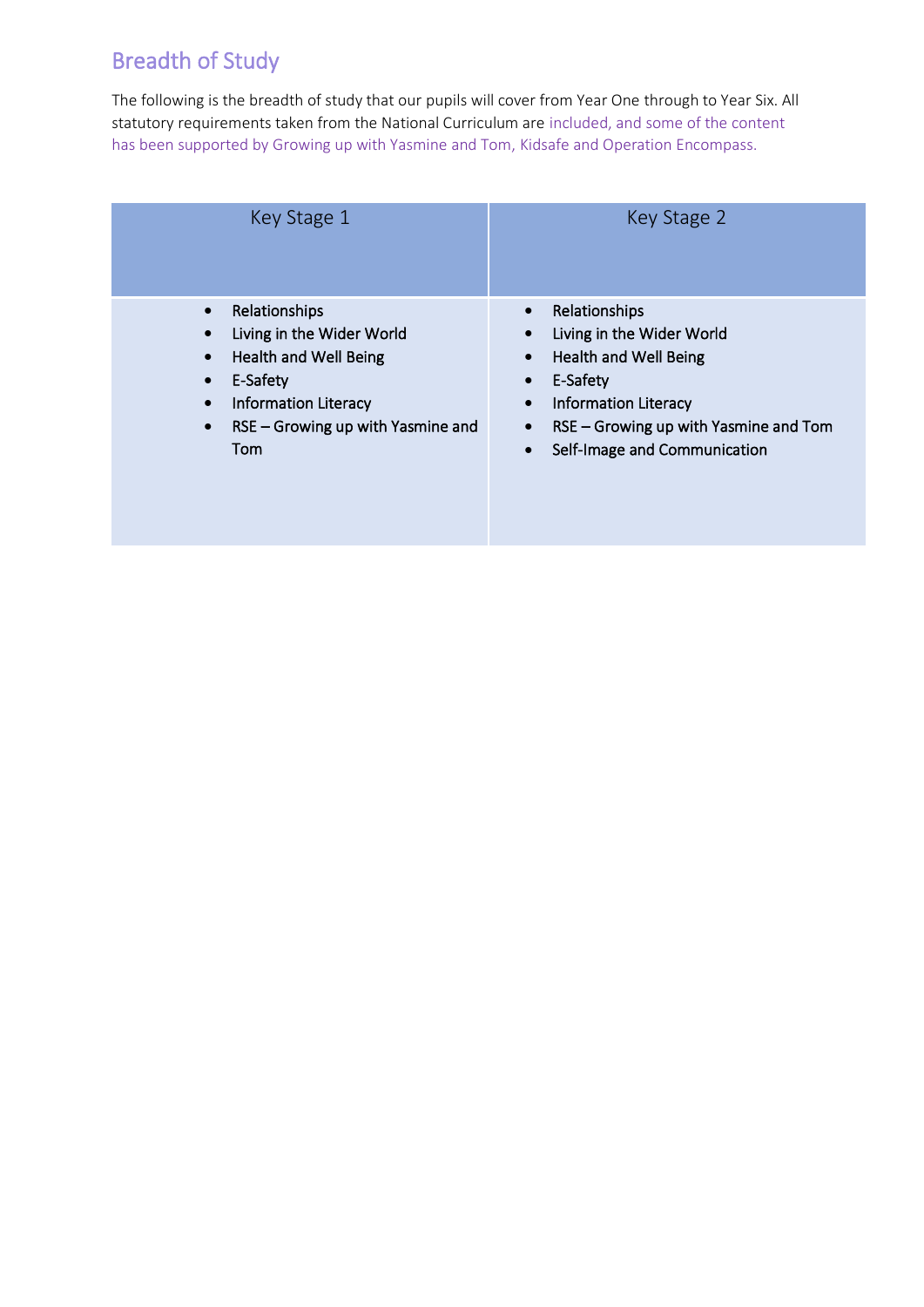PSHE/RSE

#### Whole School Coverage

|        | <b>Autumn Term</b>                                                                                                                                                                                                                  | <b>Spring Term</b>                                                                                                                                                                                | <b>Summer Term</b>                                                                                                                                                                        |
|--------|-------------------------------------------------------------------------------------------------------------------------------------------------------------------------------------------------------------------------------------|---------------------------------------------------------------------------------------------------------------------------------------------------------------------------------------------------|-------------------------------------------------------------------------------------------------------------------------------------------------------------------------------------------|
| Year 1 | Relationships - TEAM<br>$\bullet$<br><b>Operation Encompass sessions with</b><br>Growing up with Yasmine and Tom<br>Module 1 Lesson 1<br><b>Internet Safety</b><br>$\bullet$<br><b>Information Literacy</b><br>$\bullet$            | Living in the Wider World - Money Matters<br><b>Privacy &amp; Security</b><br>$\bullet$<br><b>Information Literacy</b><br>$\bullet$                                                               | Living in the Wider World - Britain<br><b>Relationships &amp; Communication</b><br>Kidsafe UK with Growing up with Yasmine<br>and Tom Module 1 Lesson 4 and 5                             |
| Year 2 | Health and Well Being - Think Positive<br>$\bullet$<br><b>Operation Encompass sessions</b><br>Growing up with Yasmine and Tom<br>Module 1 Lesson 1<br><b>Internet Safety</b><br>$\bullet$<br>Digital Footprint - Privacy & Security | <b>Relationships - Growing Up</b><br>$\bullet$<br>Kidsafe UK with Growing up with Yasmine<br>$\bullet$<br>and Tom Module 1 Lesson 6 and 7<br><b>Cyber Bullying</b><br><b>Information Literacy</b> | Living in the Wider World – One World<br><b>Information Literacy</b><br>$\bullet$                                                                                                         |
| Year 3 | <b>Relationships - TEAM</b><br>$\bullet$<br>Kidsafe UK with Growing up with<br>$\bullet$<br>Yasmine and Tom Module 2 Lesson 1<br><b>Privacy and Security</b><br>$\bullet$<br><b>Relationships &amp; Communication</b>               | Living in the Wider World - Money<br><b>Matters</b><br><b>Information Literacy</b><br><b>Respect Online</b><br>Growing up with Yasmine and Tom<br>Module 2 Lesson 2 and 3                         | Living in the Wider World - Britain<br><b>Relationships &amp; Communication</b><br><b>Operation Encompass sessions with</b><br>Growing up with Yasmine and Tom<br>Module 2 Lesson 4 and 5 |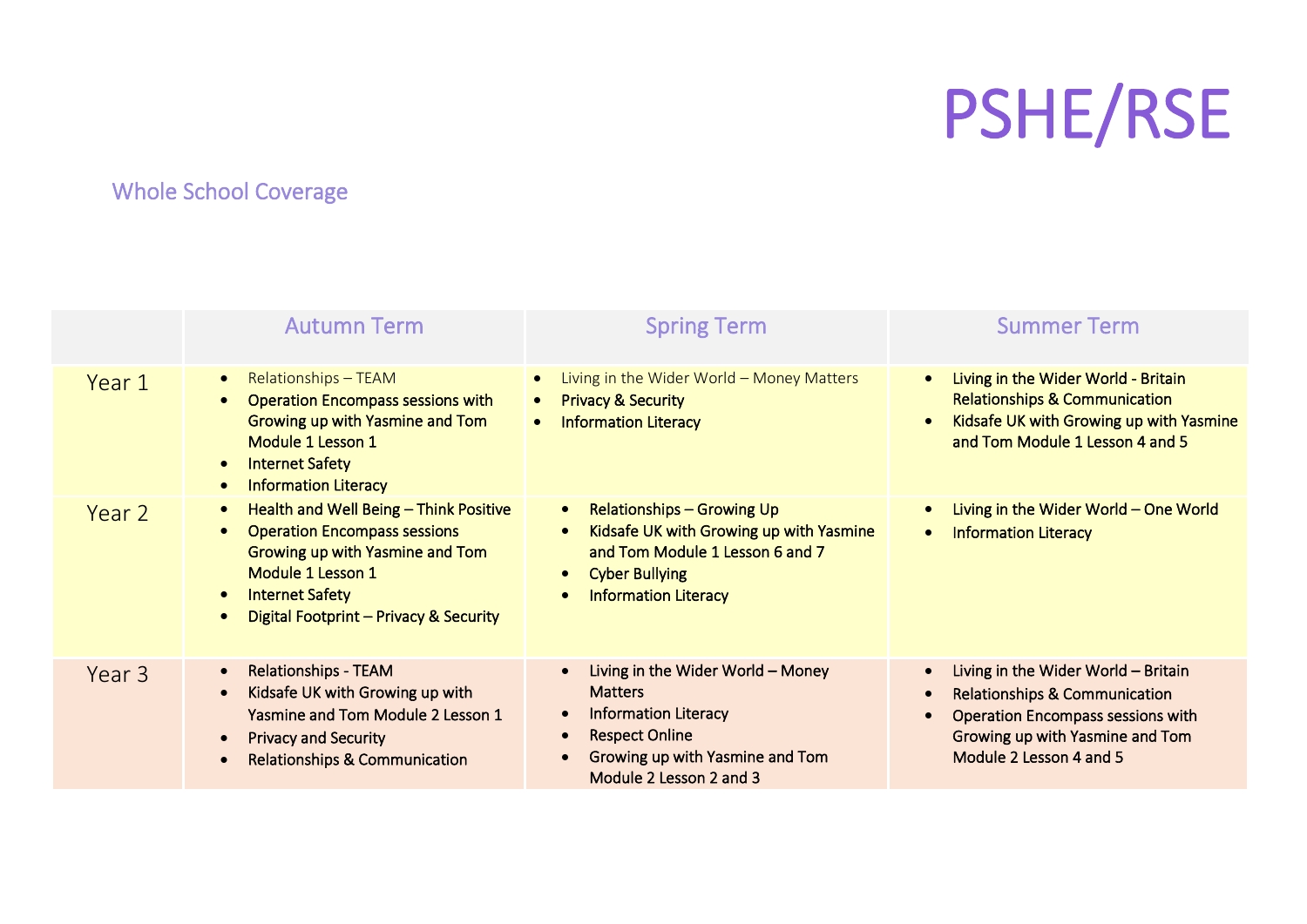| Year 4 | Health and Well Being - Think Positive<br>$\bullet$<br>Growing up with Yasmine and Tom<br>$\bullet$<br>Module 2 Lesson 1<br>Self-Image/Relationships &<br>$\bullet$<br>Communication<br><b>Privacy &amp; Security</b><br>$\bullet$                                 | <b>Relationships - Growing Up</b><br>$\bullet$<br>Kidsafe UK Growing up with Yasmine and<br>Tom Module 2 Lesson 6 and 7<br><b>Internet Safety/Cyber Bullying</b><br><b>Information Literacy</b>                                  | Living in the Wider World - One World<br>Copyright<br>$\bullet$<br><b>Information Literacy</b><br><b>Operation Encompass sessions with</b><br>Growing up with Yasmine and Tom<br>Module 2 Lesson 8 and 9 |
|--------|--------------------------------------------------------------------------------------------------------------------------------------------------------------------------------------------------------------------------------------------------------------------|----------------------------------------------------------------------------------------------------------------------------------------------------------------------------------------------------------------------------------|----------------------------------------------------------------------------------------------------------------------------------------------------------------------------------------------------------|
| Year 5 | Relationships - TEAM with Growing up<br>$\bullet$<br>with Yasmine and Tom Module 3<br>Lesson 1 and 2<br><b>Privacy &amp; Security</b><br>$\bullet$<br>Self-Image/Relationships &<br>$\bullet$<br>Communication                                                     | Living in the Wider World - PSHE &<br>Citizenship<br><b>Privacy &amp; Security</b><br><b>Information Literacy</b><br><b>Operation Encompass sessions with</b><br>Growing up with Yasmine and Tom<br>Module 3 Lesson 3 and 4      | Living in the Wider World - Britain<br>Copyright<br>$\bullet$<br>Information Literacy/Self Image<br>Kidsafe UK<br>(Y5 Puberty Talk covers Growing up with Yasmine<br>and Tom Module 3 Lessons 7-12)      |
| Year 6 | Health and Well Being - Think Positive<br>$\bullet$<br>with Growing up with Yasmine and<br>Tom Module 3 Lesson 1<br><b>Internet Safety</b><br>$\bullet$<br>Relationships & Communication with<br>$\bullet$<br>Growing up with Yasmine and Tom<br>Module 3 Lesson 6 | Relationships - Growing Up with Growing<br>up with Yasmine and Tom Module 3<br>Lesson 5 and 13<br><b>Privacy &amp; Security</b><br>Relationships & Communication/Cyber<br><b>Bullying</b><br><b>Operation Encompass sessions</b> | Living in the Wider World - One World<br>with Growing up with Yasmine and Tom<br>Module 3 Lesson 14 and 15<br><b>Information Literacy</b><br>Self-Image & Identify<br>Kidsafe UK                         |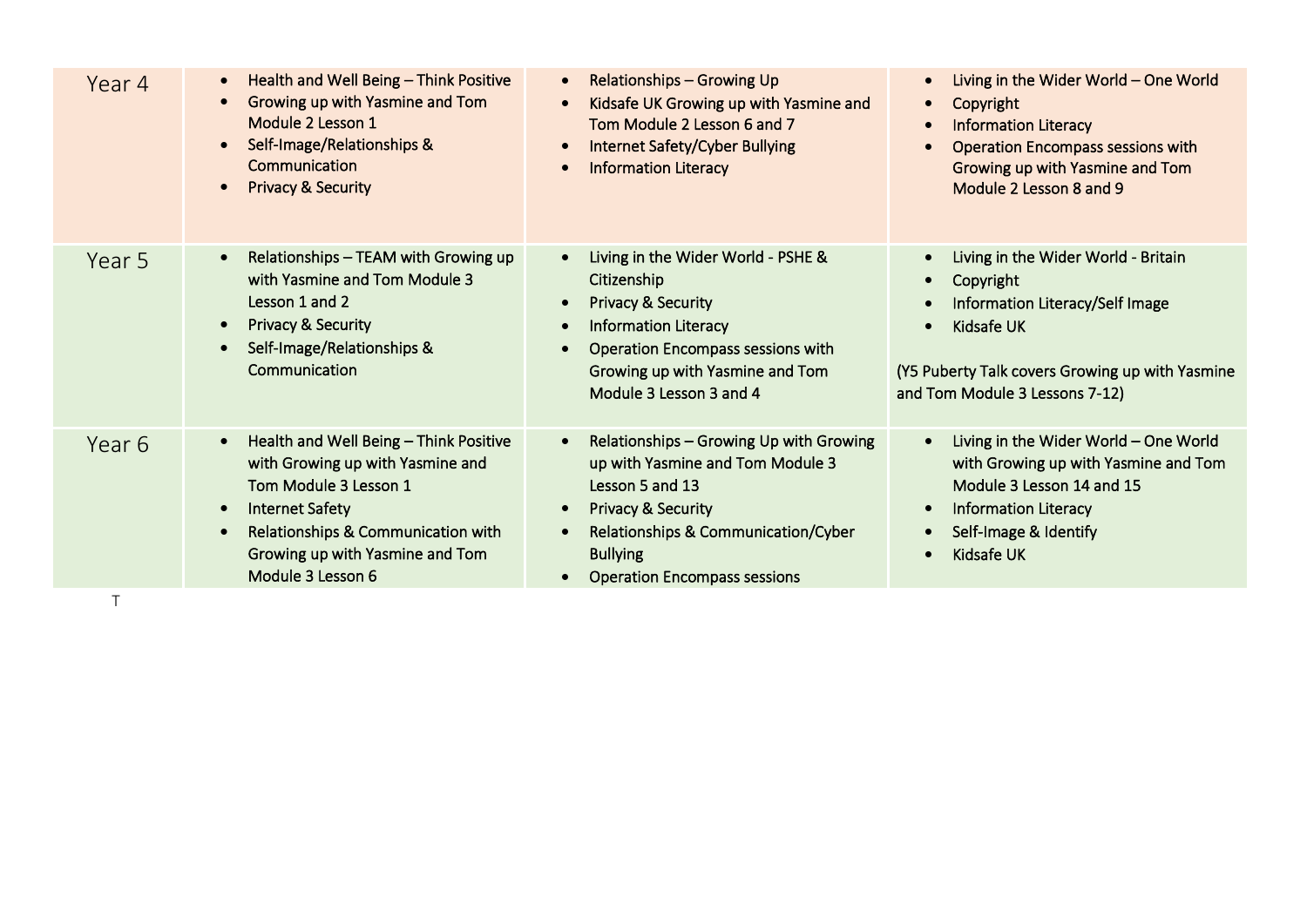

|          |                                          | KS1    |        |        |        |        | LKS2   |        |        |        |        |        |        | UKS2   |        |        |        |        |        |
|----------|------------------------------------------|--------|--------|--------|--------|--------|--------|--------|--------|--------|--------|--------|--------|--------|--------|--------|--------|--------|--------|
|          |                                          | Year 1 |        | Year 2 |        | Year 3 |        |        | Year 4 |        |        | Year 5 |        |        | Year 6 |        |        |        |        |
|          |                                          | Autumn | Spring | Summer | Autumn | Spring | Summer | Autumn | Spring | Summer | Autumn | Spring | Summer | Autumn | Spring | Summer | Autumn | Spring | Summer |
|          | Knowledge Categories                     |        |        |        |        |        |        |        |        |        |        |        |        |        |        |        |        |        |        |
| Overview | Relationships                            |        |        |        |        |        |        |        |        |        |        |        |        |        |        |        |        |        |        |
|          | Living in the Wider<br>World             |        |        |        |        |        |        |        |        |        |        |        |        |        |        |        |        |        |        |
|          | Health and Well<br>Being                 |        |        |        |        |        |        |        |        |        |        |        |        |        |        |        |        |        |        |
|          | E-Safety                                 |        |        |        |        |        |        |        |        |        |        |        |        |        |        |        |        |        |        |
|          | <b>Information Literacy</b>              |        |        |        |        |        |        |        |        |        |        |        |        |        |        |        |        |        |        |
|          | Privacy and Security                     |        |        |        |        |        |        |        |        |        |        |        |        |        |        |        |        |        |        |
|          | RSE - Growing up with<br>Yasmine and Tom |        |        |        |        |        |        |        |        |        |        |        |        |        |        |        |        |        |        |
|          | Self-Image and<br>Communication          |        |        |        |        |        |        |        |        |        |        |        |        |        |        |        |        |        |        |
|          | Kidsafe                                  |        |        |        |        |        |        |        |        |        |        |        |        |        |        |        |        |        |        |
|          | Operation<br>Encompass                   |        |        |        |        |        |        |        |        |        |        |        |        |        |        |        |        |        |        |